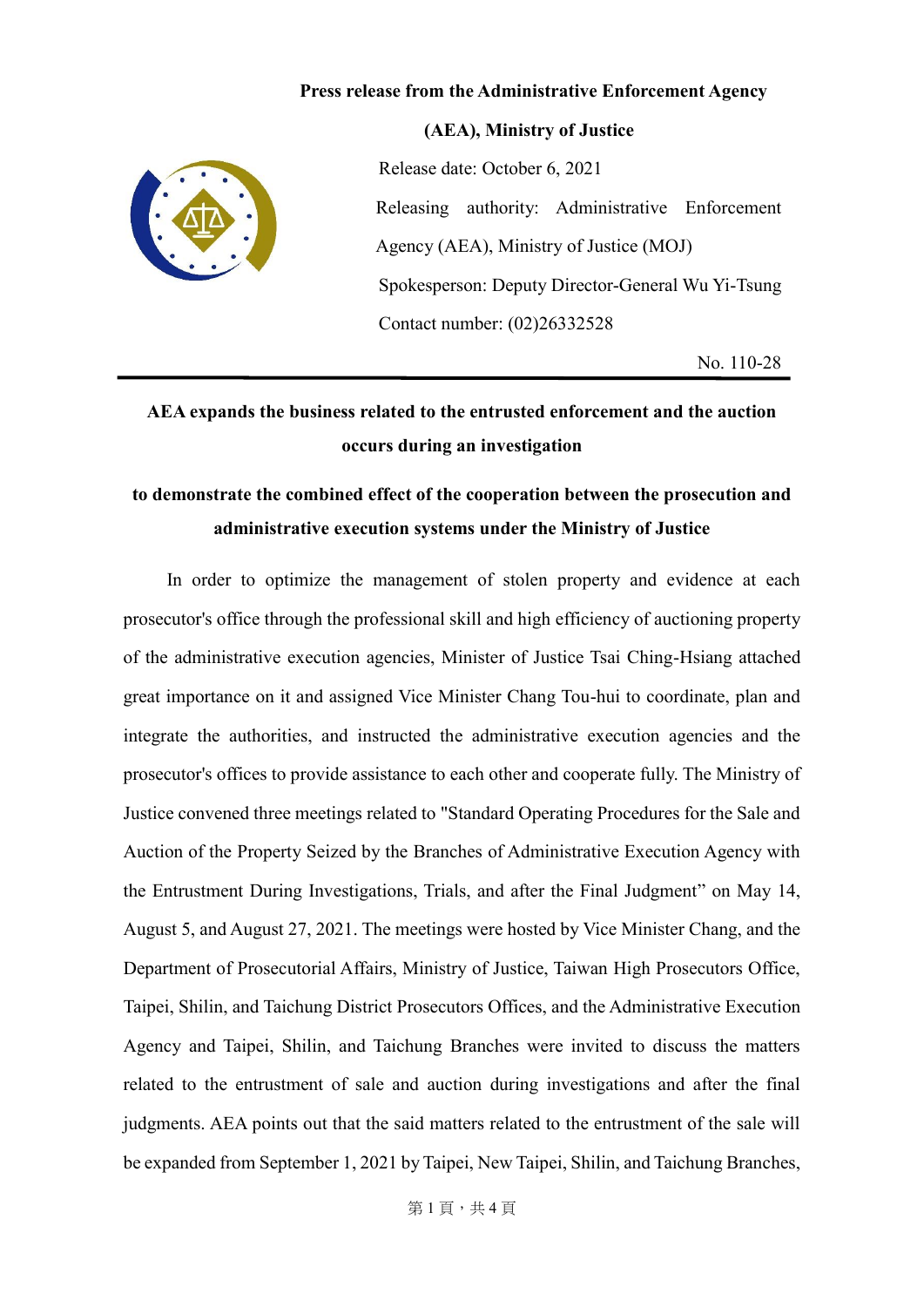and further expanded from October 2021 by Chiayi, Tainan, and Pingtung Branches. It is expected to be fully implemented in December 2021.

AEA states that in accordance with the current Code of Criminal Procedure and the Contact Criteria of the Entrusted Business between the Prosecutor's Office and the Administrative Execution Agencies (hereinafter referred to as "Entrustment Criteria"), the prosecutor's office may entrust AEA branch with the following matters: "the sale of seized properties that may be confiscated or forced collected during investigation in accordance with Article 141 of the Code of Criminal Procedure", "the sale, distribution, and payment in accordance with Paragraph 1, Article 473 of the Code of Criminal Procedure", and "the investigation of the force collection of property or other related matters" (Paragraph 1, Article 2 of the Entrustment Criteria). Among the said matters, the sale during the investigation is against the seized properties that can be confiscated or force collected and "may be lost, damaged, lose value" (e.g., items with storage life) or "are inconvenient to be stored or the cost of storage are excessive" (e.g., sports cars, yachts), may be sold by the prosecutor before the end of the investigation and the price sold may be kept.

In practice, during the investigation of major criminal cases (e.g., fraud, drug cartel, etc.), in order to take into account both the investigation of evidence and the seizure of illegal gains, if the defendant's property seized during the investigation may lost, damage or lose value, the prosecutor may sale the seized items to secure the future confiscation of illegal gains. With limited staff and resources, if the prosecutor, depending on the status of the case, entrusts the branch of AEA to cooperate on the sale of seized items in accordance with laws when necessary, it will speed up the investigation of case and facilitate the confiscation of illegal gains earned for crimes. Since the implementation of the new confiscation system under the Criminal Code, there are around 80 sale cases of the seized and confiscate items which entrusted by the prosecutor's offices to AEA branches, and the total amount made from the sales is around NTD 60,000,000. This implementation helps to ensure the confiscation of illegal gains of crimes. Among the cases, the following successes draws the attention of the public: Taipei Branch sold the real estate of the late arms dealer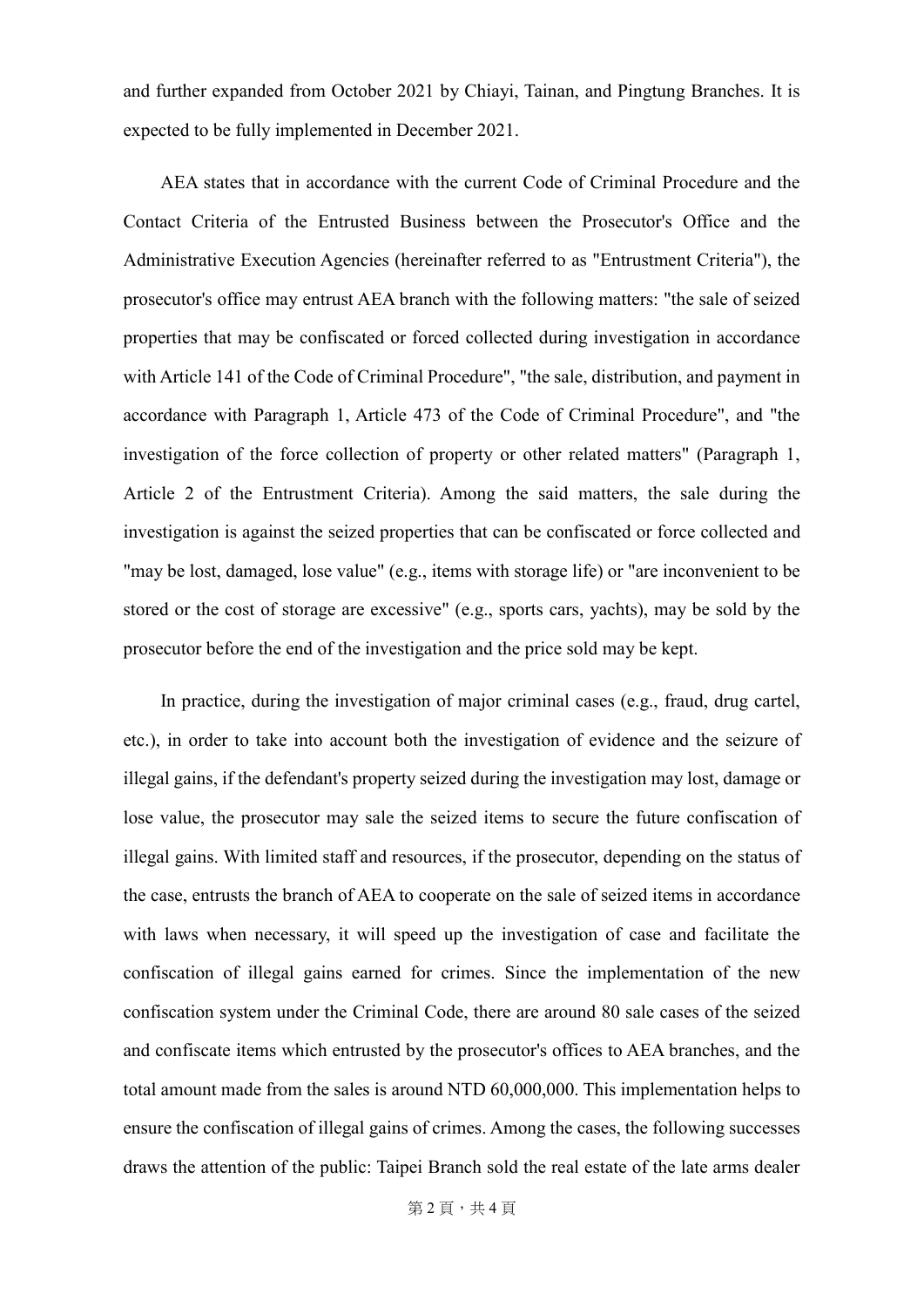Andrew Wang, which is located at Jinmen Street, Taipei City and many shoes, purses and watches from luxury brands owned by the defendant a fraud case, Ms. Lin; New Taipei Branch conducted the procedure of returning the illegal gains of the Penghu Gambling Case to the victims; Taichung Branch sold the Ferrari and Maserati cars owned by the head of the fraud organization; Changhua Branch sold the Lamborghini sports car owned by the telecom fraud organization; Tainan Branch sold the ARIEL II yacht owned by the defendant violating the Banking Act etc. (Details are attached). These cases show an outstanding success.

AEA analyzes that the following advantages will be available, if the sale during investigations entrusted by the prosecutor's offices are expanded in the future:

1. Enhancing the effect of investigation:

With the professional skill of sale, AEA branches may provide assistance to the prosecutor's offices to enhance the effect of investigation.

2. Promoting the sale with a good price:

With the professional and efficient enforcement of AEA branches, the public will notice the sale and auction more, and the price of the properties may raised.

3. Raising the effectiveness of confiscation:

The seized items which the values are easily lose may be sold efficiently, and the effectiveness of the confiscation may be raised.

4. Protecting the rights of the defendant:

By the sale with the defendant's consent, the Branch will not only sale the item as soon as possible to avoid the loss of value, but also help to consider the defendant's attitude after committing the crime. Even if the defendant is found not guilty, the price will be return to him to fully protect his rights.

5. Optimizing the storage of the items:

This allows for the quick sale of the value of seized items which are difficult to store, reduces the labor costs and expenses of storage, and optimizes the management of the storage of stolen goods.

6. Ensuring the due process: